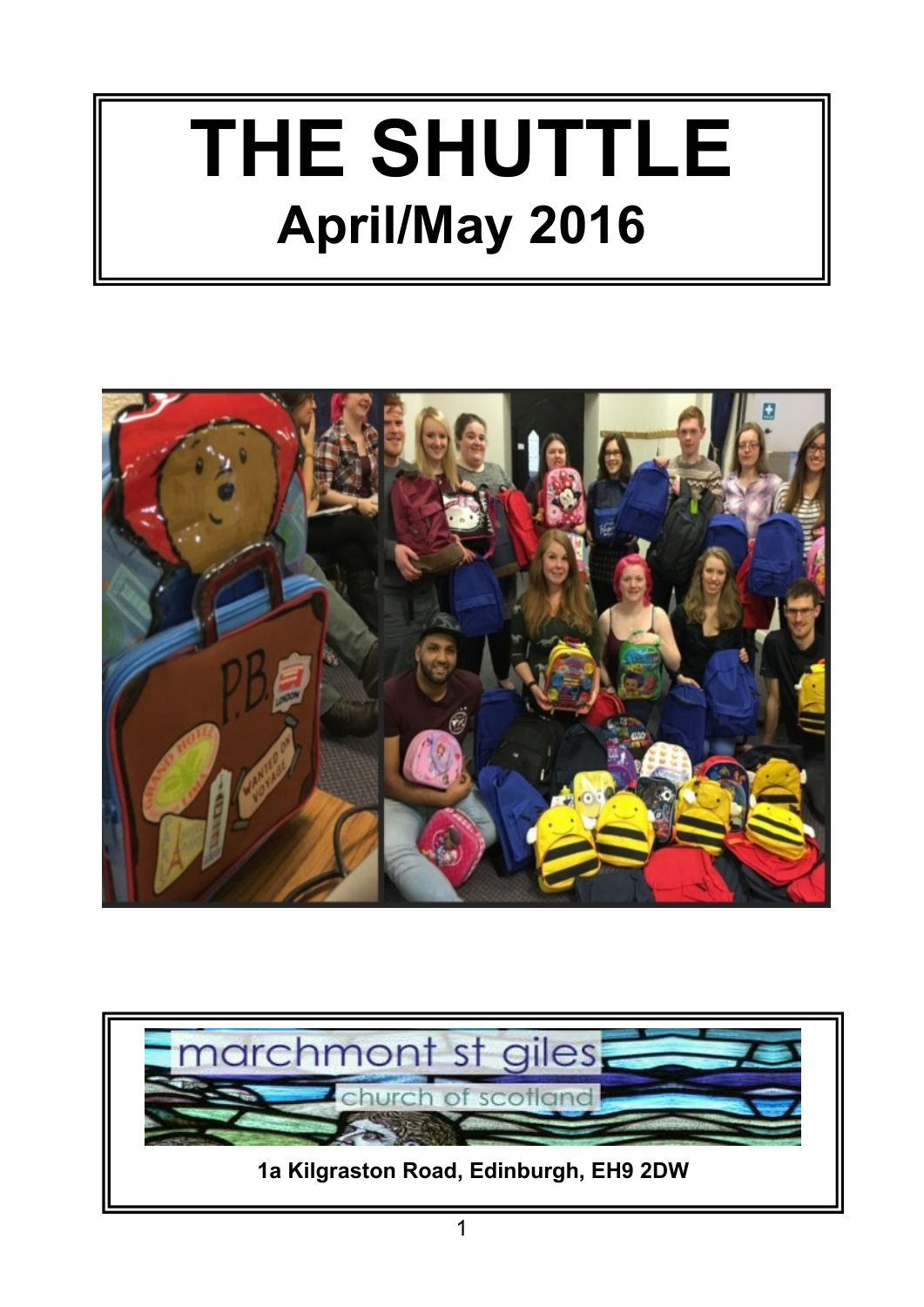#### **Meeting Matters**

# **Every Tuesday**<br>10.00 Pra

Prayers & Reflection South Transept

#### **April**

| 10  | 9.50    | <b>Family Service</b>                                 |  |
|-----|---------|-------------------------------------------------------|--|
|     | 10.30   | Morning Worship - Junior Church in south Transept     |  |
| 11  | 10.00   | <b>Toddler Church</b>                                 |  |
|     | 7.00    | Christian Aid Envelope Filling                        |  |
| 17  | 9.50    | <b>Family Service</b>                                 |  |
|     | 10.30   | Morning Worship & Sacrament of Baptism                |  |
|     | 18 7.30 | Kirk Session - Non Business Meeting                   |  |
|     | 19 7.30 | Guild AGM & Hearing Dogs for Deaf People              |  |
|     | 24 9.50 | <b>Family Service</b>                                 |  |
|     | 10.30   | Morning Worship                                       |  |
|     |         |                                                       |  |
| May |         |                                                       |  |
| 1   | 9.50    | <b>Family Service</b>                                 |  |
|     | 10.30   | Morning Worship                                       |  |
| 8   | 9.50    | <b>Family Service</b>                                 |  |
|     | 10.30   | Morning Worship                                       |  |
|     |         | Articles for the May/June issue of The Shuttle should |  |
|     |         | be submitted to the Editors no later than today.      |  |
| 14  | 10.00   | Christian Aid Coffee Morning & Bake Sale              |  |
| 15  | 9.50    | <b>Family Service</b>                                 |  |
|     | 11.00   | Joint Christian Aid Service - in the German Speaking  |  |
|     |         | Church, Chalmers Crescent. Note time !                |  |
| 16  | 10.00   | <b>Toddler Church</b>                                 |  |
|     |         |                                                       |  |

#### **Front Page**

The National Youth Assembly has launched a backpack appeal to help young Syrian refugees settle into Scottish schools.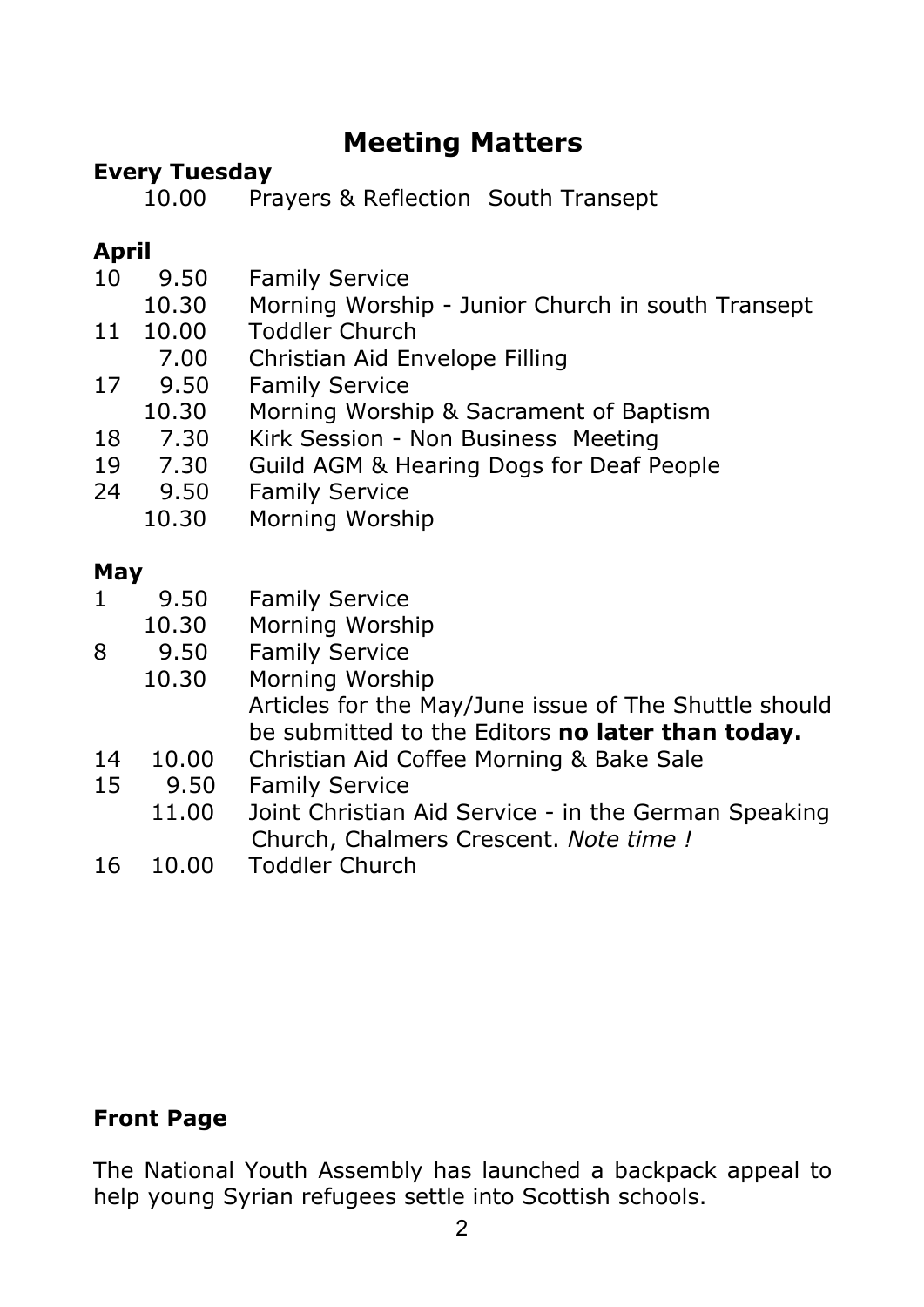# **Reflections**

I was told I would need a hanky but I didn't believe it, however when Sister Evangelina died in Call the Midwife, even that grumpy straight talking, extremely professional nun brought a tear to my eye. But what I found even more sad, as usual on Call the Midwife, was the unexpected. It was the response of Sister Monica Joan to the possibility of a post mortem, and her understanding of the traditional and ingrained teaching on the Resurrection of her body, which drew gasps from me.

It has been a long time since Christians of every denomination became more comfortable with the thoughts of the resurrection of the body not being a literal event, which in turn led to the advent of the crematorium. The change of theology began to change most radically in light of the destruction of life in the world wars of the last century. The pain of this free thinking nun, felt almost more bitter than even the loss of her friend.

So what is resurrection?

One thing I know is that this world is hungry for the good news of resurrection: a real fleshy, meaningful resurrection but more than that, the world is in need of a far more profound spiritual understanding of God bringing Christ home and working in the world. Whatever happened in that cave, which is far beyond our human understanding, what we are assured of, as people of faith, is that the Eternal brought grace and love into that place and transformed the disciples, which led to us taking it out into the world.

Even today, it is still our sacred calling to take that Resurrection of body and faith out into the world. In St John's Gospel Mary is told not to touch Jesus because he had not yet ascended to his Father, yet in more or less the next verse Thomas is touching his hands and his side. The difference is the recognition of Jesus in his resurrected form being part of God.

We witness resurrection every day. You see it in families who've been through great changes and tragedies but are still together: you see it in young women, like Malala Yousafzai, and girls who've been inspired by her, who recognise they have a valid voice and a right to education and a future; and you see it when the Church has a spiritual attitude of welcome, which leads us to work for people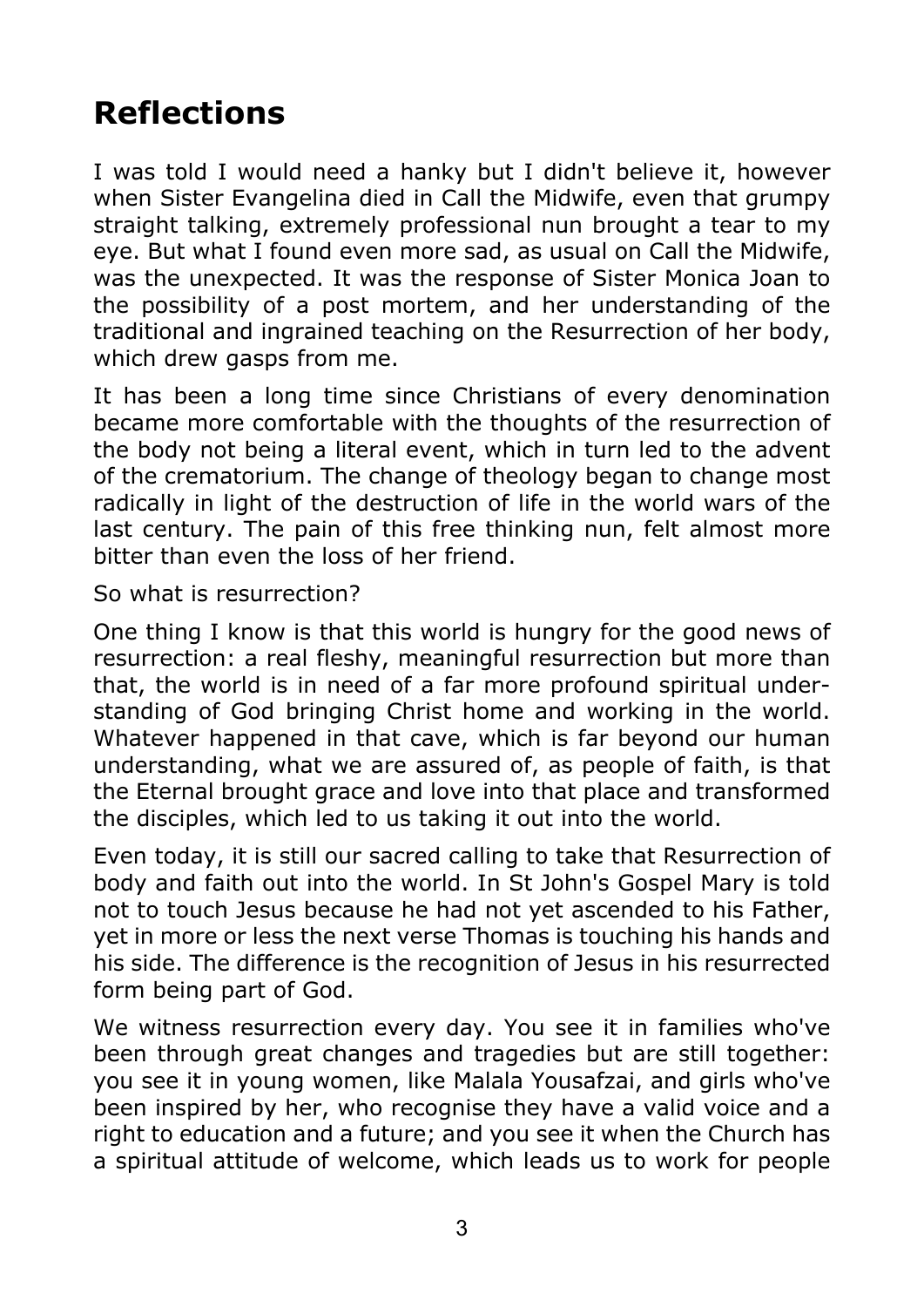who are vulnerable and marginalised and need our help, even if sometimes we feel uncomfortable.

Call the Midwife is one of those TV programmes which provide both a sentimental look back at our past and where we have come from, but also provides a counterpoint to where we are now. The story of the thalidomide babies, reminded so many of what they had been through or almost been through. I grew up along the road from a boy who was a few years older than me, who had been affected by his mother's use of the drug. The babies who survived grew up to have lives of value and importance, but that doesn't make anything right. The events of the early 60's are a reminder of what can easily happen when there are not strict enough safeguards in place to protect vulnerable people. Bodily perceptions in relation to resurrection is an interesting debate when your limbs are not what they should be and that is why for this and many reasons, the idea of a physical resurrection has been largely shelved.

Learning how to both recognise and embody resurrection is a lifetime journey. It is about being open to acknowledge that there is so much that we don't know. It is both in the not knowing, in the emptiness and darkness; you might even say the nothingness of the cave, that miracles happen and there is life. It is also in knowing that broken, questioning and grief stricken friends came to a cave and found nothing, because he was already where God always is, out there in the world, both going before us and working within us and all people.

Sister Monica Jane had obviously found some level of comfort by the end of the episode, when she placed Sister Evangelina's shoes on her coffin: a symbol of not only what she had done, but also who she was as a person. It was a very ordinary sign of her life, but beneath that showed the love and respect that her people had for her. It was also a sign that life continues and that her influence was still with the people who had experienced her service, life, love and plain talking. Perhaps that is earthly resurrection? Perhaps we need to leave the eternal resurrection to Eternity.

Karen Campbell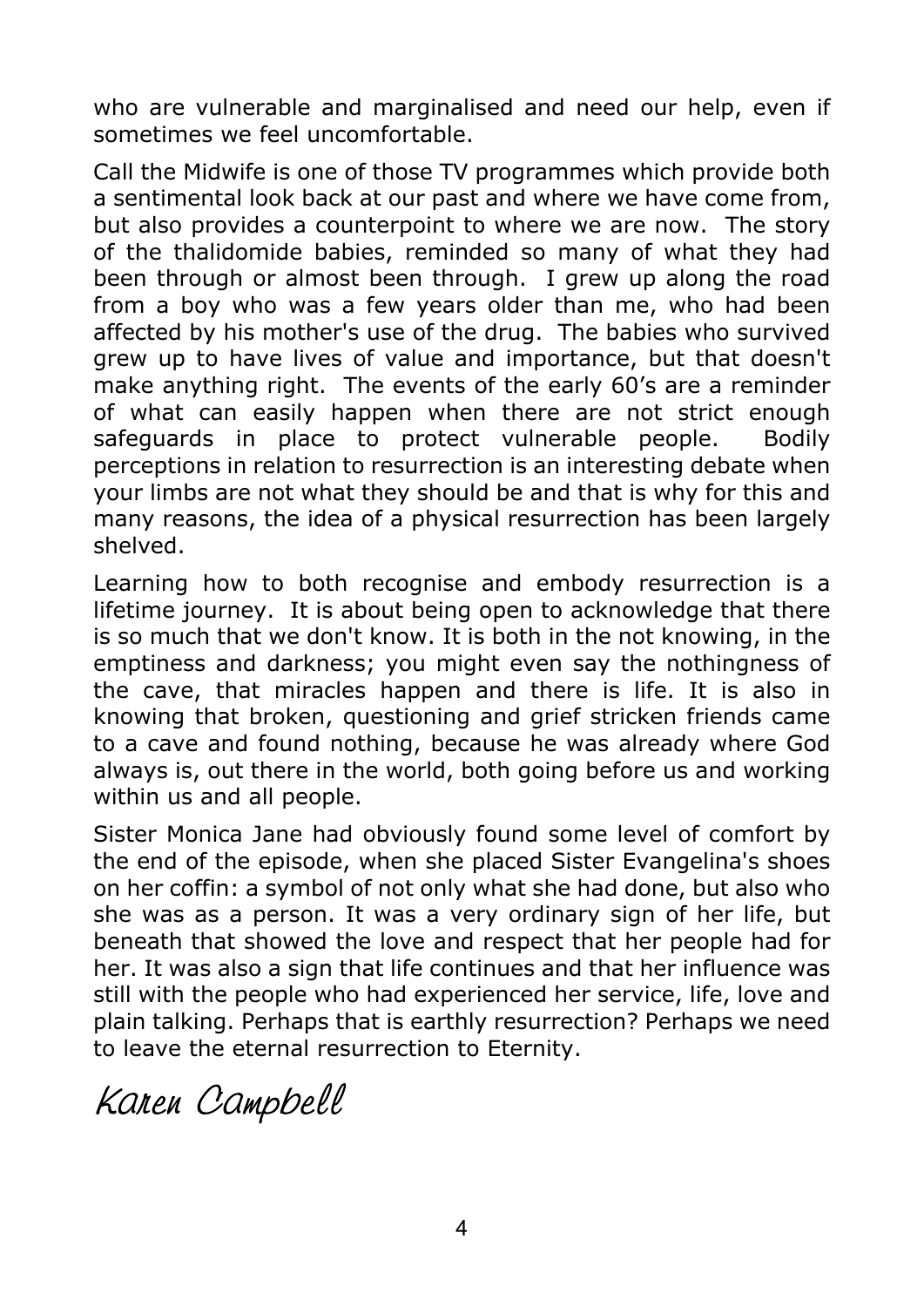# **Moderators' Challenge**

The Moderator of the General Assembly of the Church of Scotland is swapping his dog collar for sports gear to take part in a 13-mile charity tandem bike ride around an iconic loch to raise money to help thousands of refugees. The Right Rev Dr Angus Morrison is teaming up with Hannah Mary Goodlad, Moderator of the NYA, who is nearly 40 years his junior, to navigate the shores of Loch Leven near Kinross on April 16. He said he was "very much looking forward" to the Moderator's Challenge event along Loch Leven Heritage Trail to assist vulnerable men, women and children from the Middle East and Africa who have sought refuge in Egypt.



The St Andrews Refugee Service StARS) is one of the first organisations in Egypt dedicated to improving the quality of life of refugees, asylum seekers, and vulnerable migrants and will help 11,500 men, women and children this year.

Both Moderators have described the project run by St Andrew's United Church of Cairo as "inspirational".

Built by the Church of Scotland over 100 years ago, St Andrew's occupies a tight compound in central Cairo which is now a haven of relative peace and security for those who arrive here fleeing oppression.

"Associated with St Andrew's Church, staff and volunteers work tirelessly and selflessly with more than 11,500 refugees each year from many countries, including Syria, Ethiopia, Eritrea and Sudan. They work on a tight budget providing education, legal advice, healthcare and other support. With Hannah Mary, I was deeply moved by the dedication, skill and compassion of the StARS team, as well as by the desperate plight of those they serve."

"The Moderators' Challenge will bring people together from different parts of the church, some to take part by cycling round Loch Leven, others cycling in their local communities and still others in organising and sponsoring the event."

"Please give as generously as you are able to this extremely worthy cause."

https://mydonate.bt.com/events/moderatorschallenge16/291450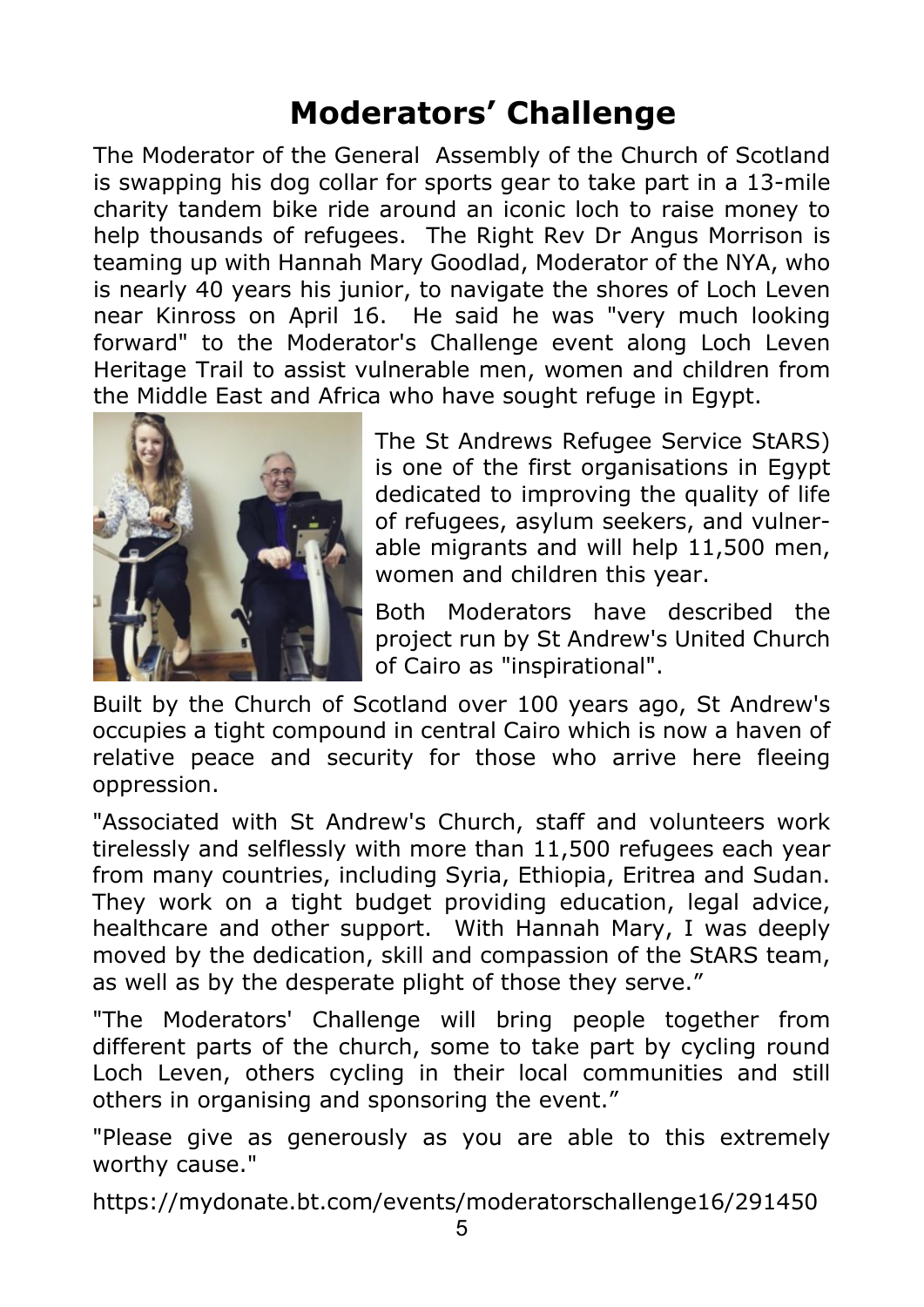

# **15th - 21st May 2016**

In one direction, a well signposted path leads towards a promising future, one in which an increasing number of vulnerable communities could be lifted out of poverty, protected from injustice and allowed to flourish.

In the other direction lies misery for millions of people, who will continue to find themselves trapped in impoverished lives, at the mercy of forces beyond their control.

We in our small community are able to help with monies collected through door-to-door collections, coffee mornings and dinner parties organised by Heinz Brinkmann. I know it is only a drop in the ocean, but every penny we collect counts - your contribution is really important - **Thank You!**

June Wilson

#### **Dates to Remember**

**Monday 11th April -** Envelope Stuffing

**Saturday 14th May** - Coffee Morning & Sale

**Sunday 15th May -** Joint service including Junior Church in the German Speaking Congregation Church.

**Sunday 15th - 21st May -** Door-to-door collection

Please contact June Wilson (447 7572) if you wish to help with the door-to-door collection or Frances Brown (672 3329) if you can help with the coffee morning and/or baking. All contributions will be very gratefully received.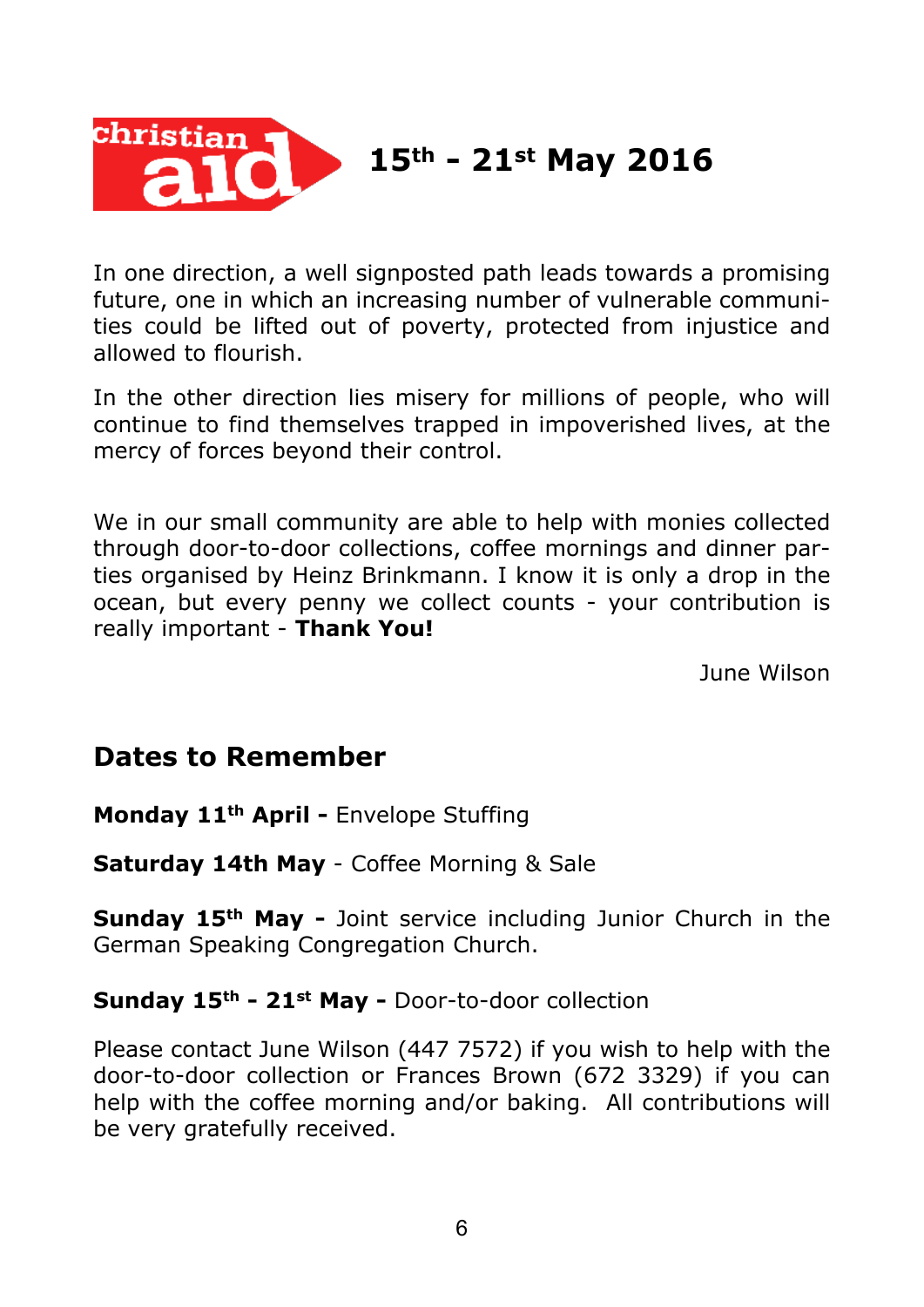# **ETHIOPIA DROUGHT**

More than 10 million people in Ethiopia urgently need access to food supplies and water as the country faces its worst drought in three decades.

Farmers haven't been able to harvest any crops for two consecutive planting seasons, and supplies are dwindling.

In the hardest-hit communities, families are going hungry as they struggle to find enough food to eat. More than 400,000 children are experiencing severe malnutrition.

Without urgent funding to address the food shortages, the humanitarian situation will deteriorate even further.

#### **Millions of vulnerable people urgently need food assistance. We must act now.**



#### **What we're doing**

Earlier this year we released £50,000 of emergency funds to help some of the most vulnerable members in the hardest-hit communities.

Our partner HUNDEE used this money to provide school meals for more than 4,000 children whose families do not have enough food to give them even one meal a day.

We have also made sure that 700 children in two more schools have access to safe drinking water.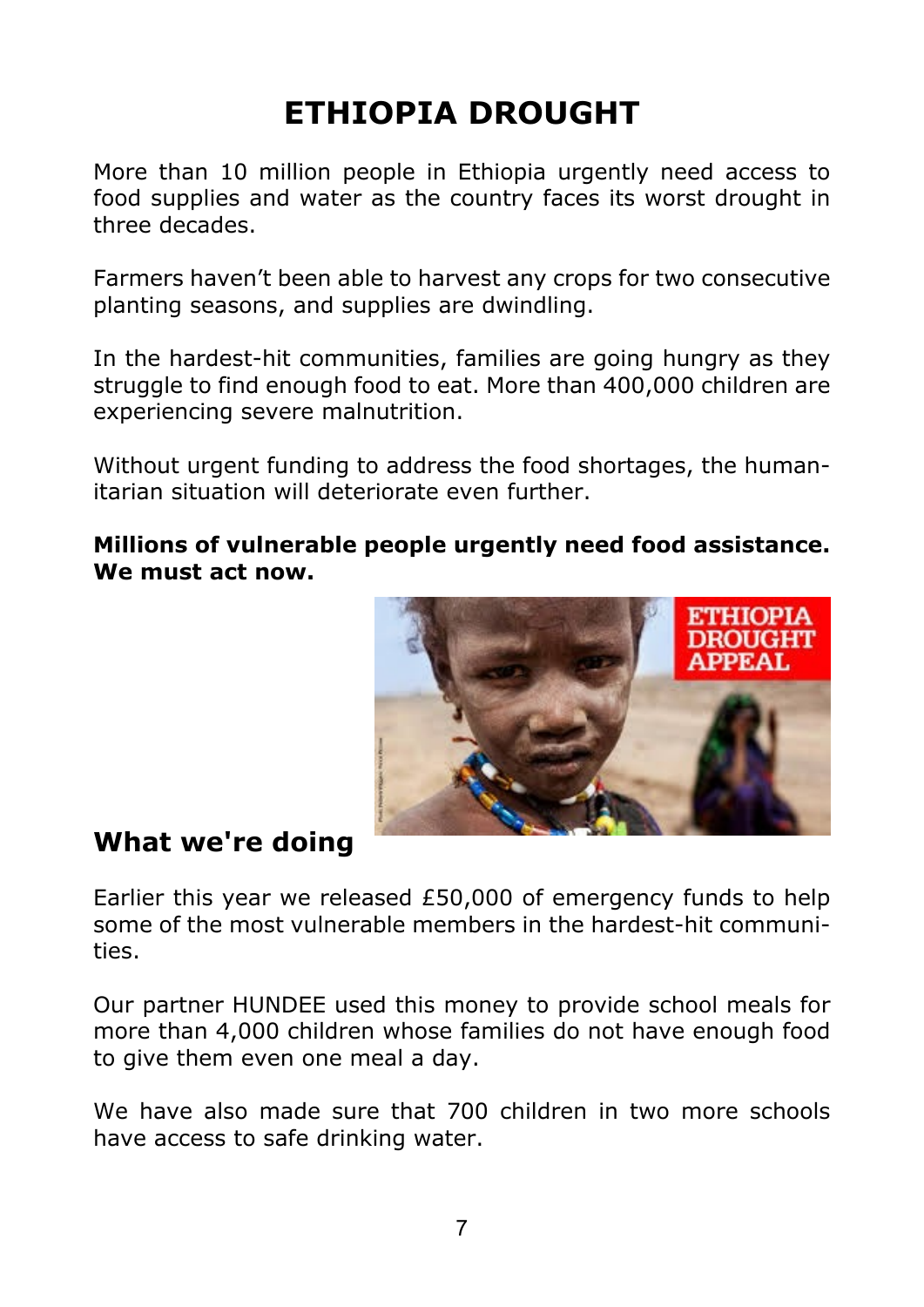# AROUND THE AISLES

The **Easter Services** were very moving and thought-provoking for those who attended them during the lead up to Easter Sunday.

**A Time of Reflection** is following the Church of Scotland's prayer resource, Living Stones. Every Tuesday at 10 - 10.30am - all welcome.

The **Meadows Explorer Scouts,** over 30 of whom meet at MSG on a Monday evening, have asked to be involved with the planning and preparation of this year's Remembrance Service in November. As well as involving some of our youth organisations this will also help them to work towards achieving some of their badges. Des, our Church Officer, is going to make a flag stand for them as they hope to get their own flags instead of using borrowed ones.

It is so encouraging to see these youngsters wanting to belong to our Church Family and they will once again be delivering envelopes to the local tenements for the Christian Aid Committee.

Meantime discussions are ongoing to provide accommodation for a new group of Cubs/ Scouts covering all sections who are keen to meet in our premises.

The **Induction of Rev Stuart Irvin to St Catherine's Argyle Church** will take place on Thursday 28th April at 7pm and we are all encouraged to attend.

With the recent amalgamation of the Property and Church Centre Management Committees, a heartfelt **Thank You** is due to **Cathy Murray** and **Moira Murray** for all their service to the Church property committee, given over many years.

A **Hustings Event** with candidates standing for election to the Scottish Parliament for Edinburgh South is being held in the Church Halls, Morningside Parish Church on Tuesday 19th April 2016 at 7.30pm. All are welcome.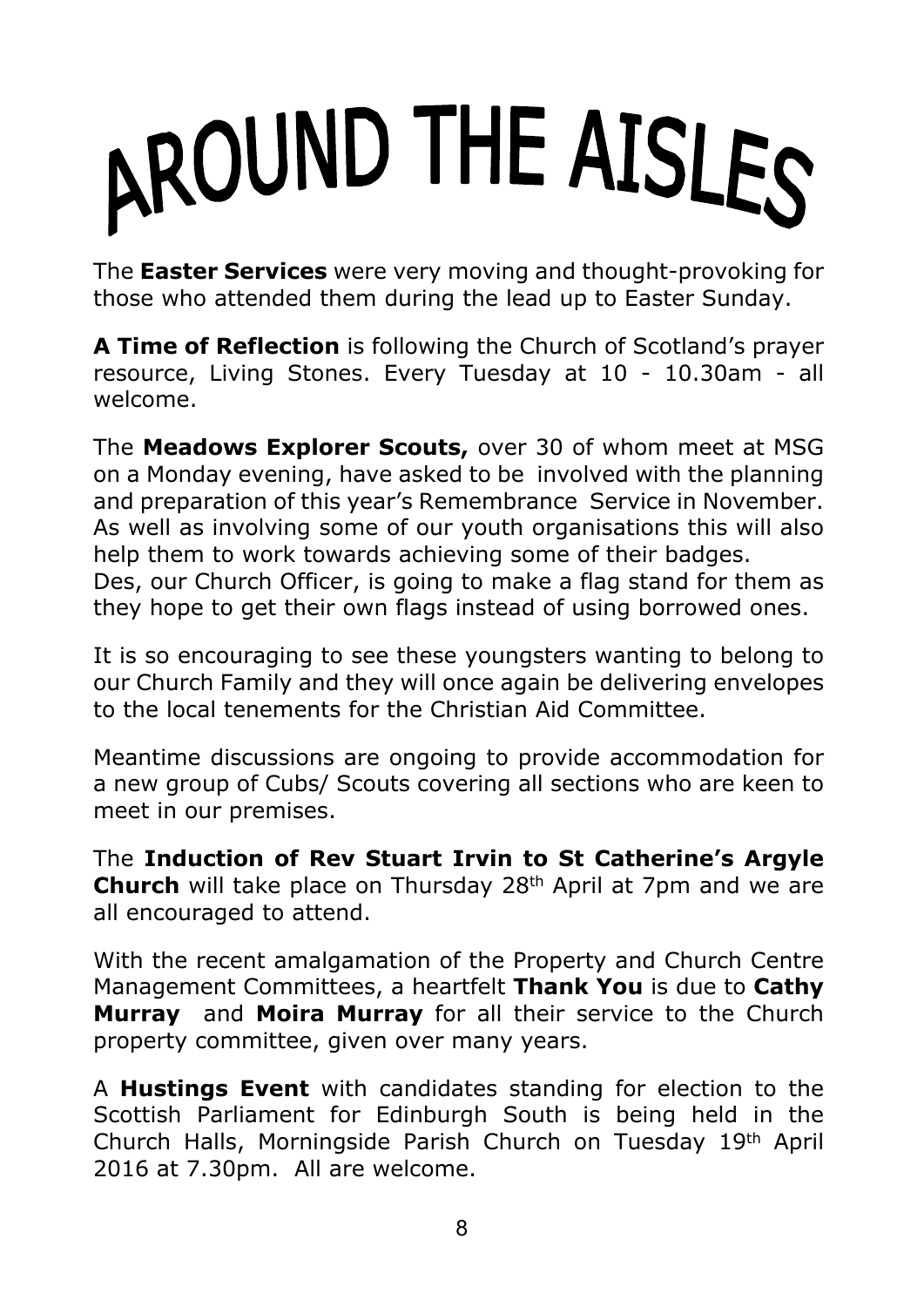# **Presbytery Report**

The meetings for Edinburgh Presbytery are ongoing on a regular basis and always very interesting. Recently there have been some major decisions regarding the future of some of the churches in Edinburgh and this is never easy. However the work done by the various committees of Presbytery and the wider Church is very evident in the reports which have been presented to us lately. All parties are given every opportunity to have their say and the decisions which are going to affect them are not taken lightly - you are very aware of the weight of responsibility on your shoulders and I am sure that the same can be said for those who attend the General Assembly.

At the latest meeting on the  $15<sup>th</sup>$  March we had a very interesting and thought-provoking presentation from the Mercy Corps who are on our doorstep in Sciennes. Their values are to alleviate suffering, poverty and oppression by helping people build secure, productive and just communities.

As always, I leave feeling I am a member of a large family who, despite their ups and downs, are there for everyone no matter what colour, creed, age or lifestyle.

# **Local Church Review (LCR)**

In November we will be undergoing our Local Church Review which seeks to encourage the congregation, facilitate them in setting out their priorities and plans for the next 5 years and support the congregation as it begins to execute their plans following the completion of their review.

At every Presbytery meeting there are reports presented from varying churches across the city giving a summary of their LCR. A member of their review team also gives a supplementary report which gives an overview of the vision of these congregations. It doesn't stop after the review is completed - we are open to all!

At our next non-business Kirk Session we will be looking at our SMART Goals and ensuring that we are following our Mission Statement and constantly striving to serve our local and wider community - this is the first step to a positive future.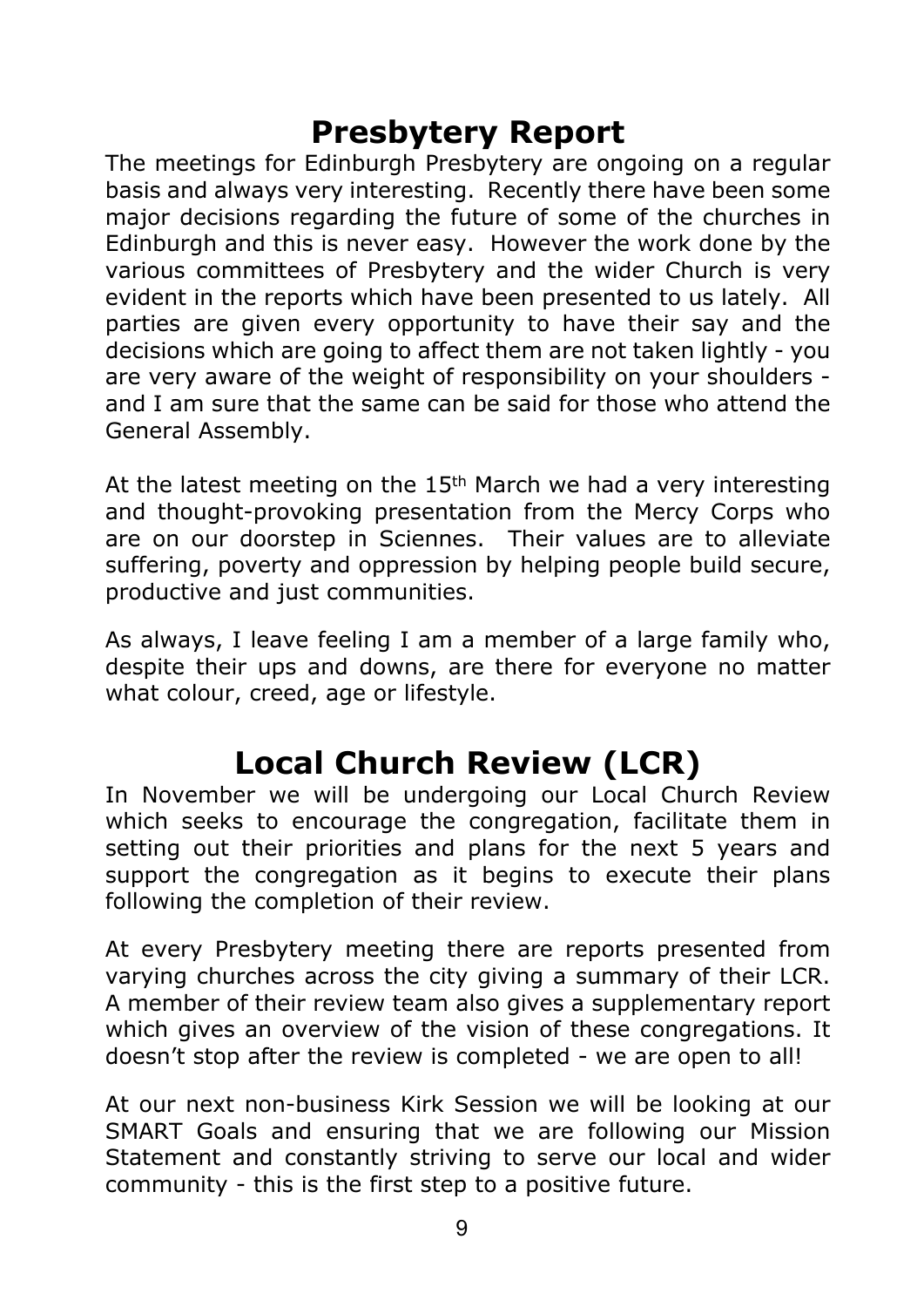#### **Family Focus**

Easter and all its events and build up has just past and now we are looking forward to spring and new ventures.



Easter Saturday saw bread-making, egg decorating, bonnet making and decorating the church with flowers along with some reflective time in the church with hand washing, bread and juice shared with the children. It was wonderful to welcome new faces, connections we have made through Toddler Group and Toddler Church and those that have been to Kids Club. It is great how our activities, groups and connections with families are beginning to join up.

The 'joining up' continued on Easter Day with visitors and fresh faces there too. A joyous weekend indeed!



Our second Kids Club, the Sheep Mystery, was a fun event with 13 children from P1 to P4 (roughly 5-8 year olds) coming along for the Lost Sheep story, songs, games and crafts. Our numbers were up from the first time, partly due to lowering the age, but also many new faces and folk who heard about the last one.



Our next Kids Club, 'Through the Roof' is on Saturday, 28th May, 3 - 4.30pm, similar format and age range with lots of team games and challenges, using LostSheep.com resources again that have proved engaging for the children the last couple of times.

copyright LostSheep.com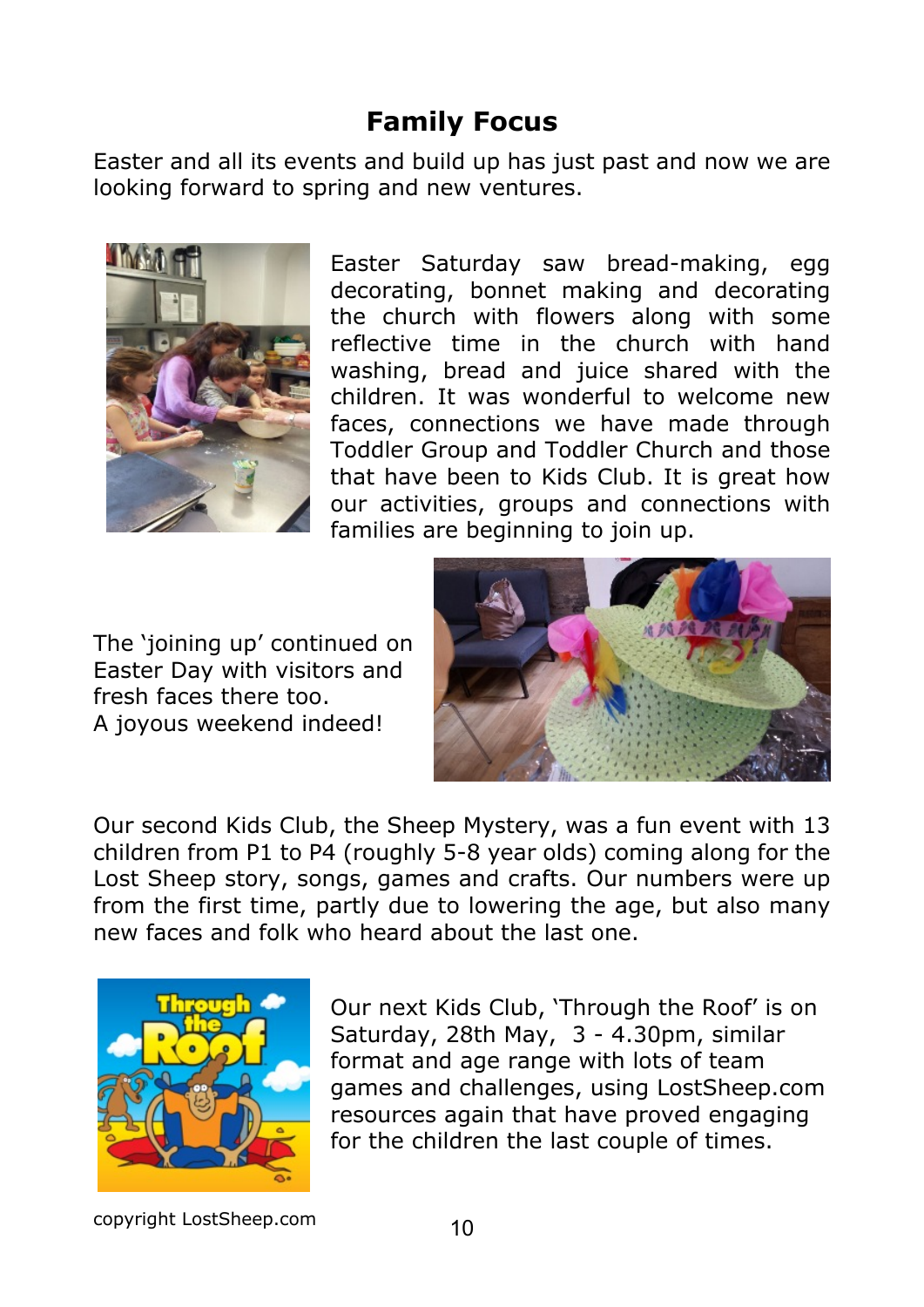Toddler Church is thriving and we love to welcome our littlest friends from the café, Toddler Group and Sundays for songs, a story and prayer. Our themes last term, were 'God made the world', featuring play dough creations, and 'I am special' (Psalm 139) with musical instruments. Our next set of Toddler Church days are Mondays 11th April, May 16th and June 13th.

The Creative Learning workshop that I attended recently was inspiring and I came back with good ideas for planning and delivering Sunday morning sessions using a wider range of styles which will equip us for the increasing age and numbers of our 'Comets' (7years +).

At this point I would like to thank Karen, Katherine and Barry for leading various Junior Church sessions last term. It is great to have new styles, ideas and a change of pace for all concerned. Godly Play, new songs, technology and getting to know each other better are all part of working and growing together and all 4 of us seeing more of 'how the others live'. Don't worry…no permanent swaps; the pulpit is safe from me!

I would also like to thank our continuing Sunday morning team… "we're on this road, you, me, everybody together" (Fischy music quote) and all of you that keep us supplied with cardboard tubes, egg boxes and other odd and unlikely supplies for our crafts and projects. Last but not least a big Thank You to the Guild for giving us a Sharing Easter Egg which the children enjoyed very much!!

The next project I have been trying to get to for 6 months now, but hope to launch very soon, are 'Cosy bags' (working title!): soft bags with soft, quiet toys such as books, finger puppets etc for babies and littlies to use during morning service until they are too old or restless to want to stay in and so join us in Junior Church. If anyone would like to help with this small project let me know.

And finally… Happy Spring!

#### **Bettina**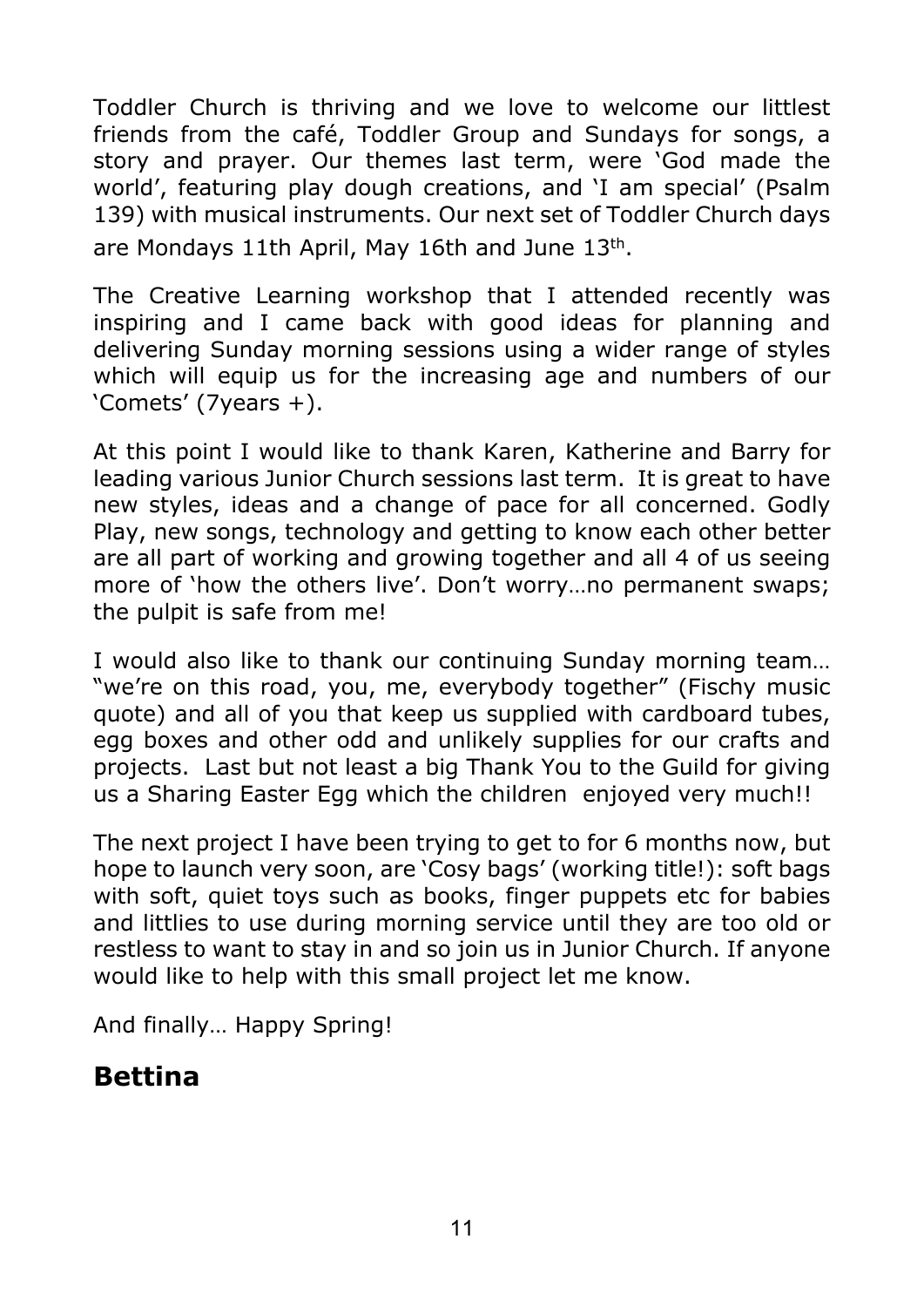# **GUILD NEWS, April 2016**



In mid-March we heard from Paul Merchant of Prospects in Scotland about the second project we plan to support, which is about helping churches to welcome people with learning disabilities, and to include them more in congregational life. This was an inspiring meeting, seeing how the young folk responded to stories, songs and sympathetic friendship.

Our final meeting of the session is on **April 19th**, beginning with the business meeting, when we will allocate this year's funds, followed by a visit from **Hearing Dogs for Deaf People,** which the congregation supported at Christmas 2014, resulting in our Church Treasurer, Jessica, acquiring Echo for his training period. We will be visited that evening by Rico, with Billy Falconer. We hope that Echo will be able to come along too!

Refreshed by the Easter break, the Saturday morning coffee ladies resume duty on Saturday April 16th and will wield their coffee jugs and teapots till late June; as ever, do pop in, 10 till 12.

Please remember that **your support for the Saturday Morning Coffees is much appreciated**, and vital in allowing the Guild to give support in so many different directions. **Thank you.**

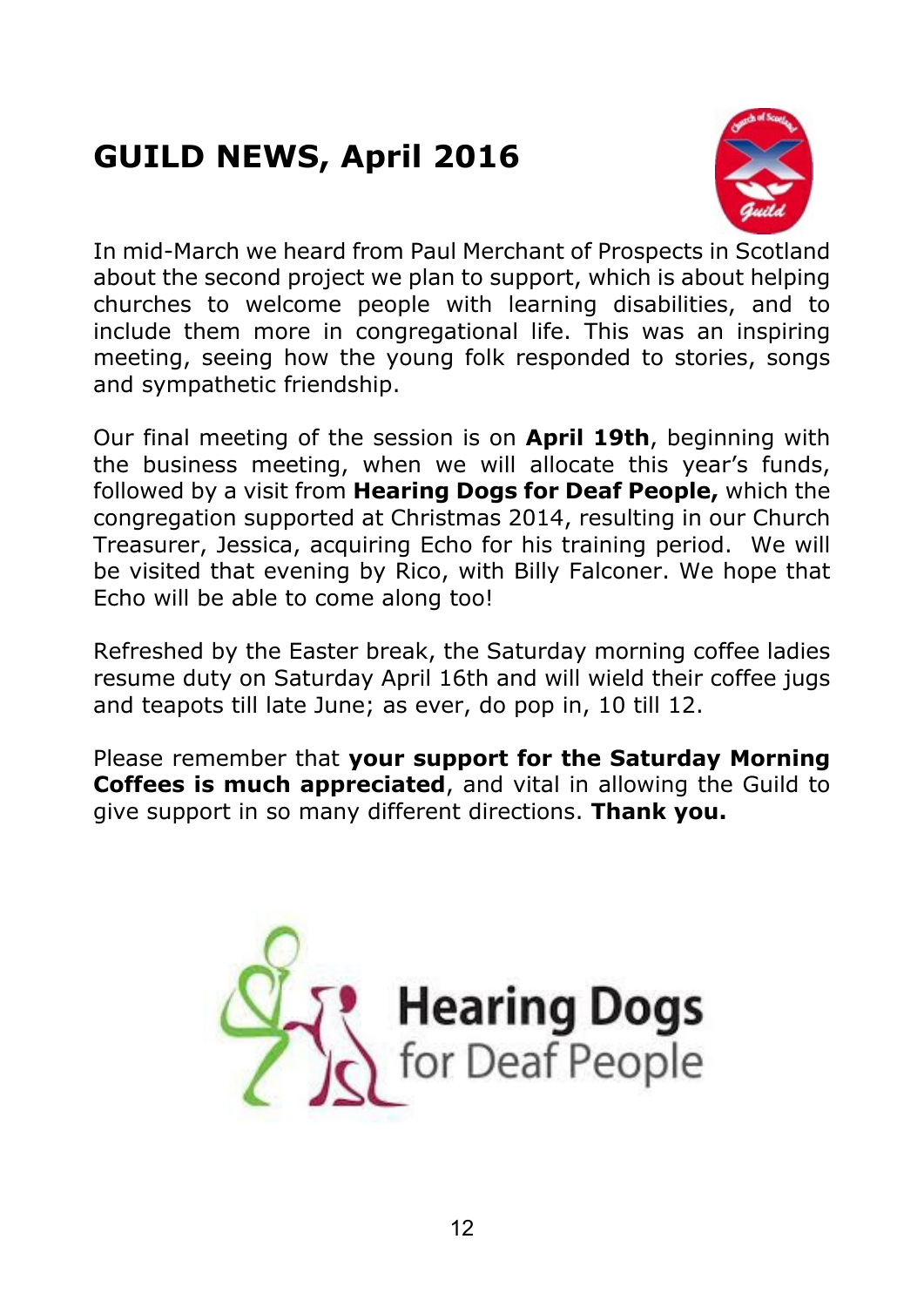# **Youth Moderator urges people to donate school bags for refugee children**

The NYA has launched a backpack appeal to help young Syrian refugees settle into Scottish schools. Church of Scotland members are being urged to donate backpacks packed full of essential items to help prepare refugee children for school.

The rallying call to congregations across the country has been issued by the National Youth Assembly (NYA) who want to "do something practical out of Christian love" to help vulnerable people aged 4-18 who have been forced to flee war-torn Syria with their families and settle in Scotland.

NYA Moderator Hannah Mary Goodlad said she and her team hoped to collect and distribute between 150-200 school bags, filled with items like pens, pencils, erasers and rulers, this year.

Around 2,000 Syrian refugees are expected to settle in Scotland by 2020 – about 10% of the UK total. The NYA also intends to distribute some of the backpacks to the St Andrews Refugee Service (StARS) which is run by St Andrew's United Church of Cairo. Established in 1979, it is one of the first organisations in Egypt dedicated to improving the quality of life of refugees, asylum seekers, and vulnerable migrants and will help 11,500 men women and children this year. (See also page 5 - Moderators' Challenge)

Miss Goodlad said: "The team and I have launched our Backpack Appeal with the first round of school bags going out to Syrian children arriving in Scotland. "We wanted to do something practical out of Christian love to help these vulnerable children. Following on from our discussions on child exploitation, human trafficking and the importance of education at last years' Youth Assembly, we decided to take action."

#### **Life changing**

Miss Goodlad said education was a "route out of exploitation" for many children. Education is quite simply life-changing and lifesaving. The deadline for collecting backpacks from individual churches is June 12 . People are also being encouraged to make donations to the Backpack Appeal. A total of £170 has been donated against a £500 target to date.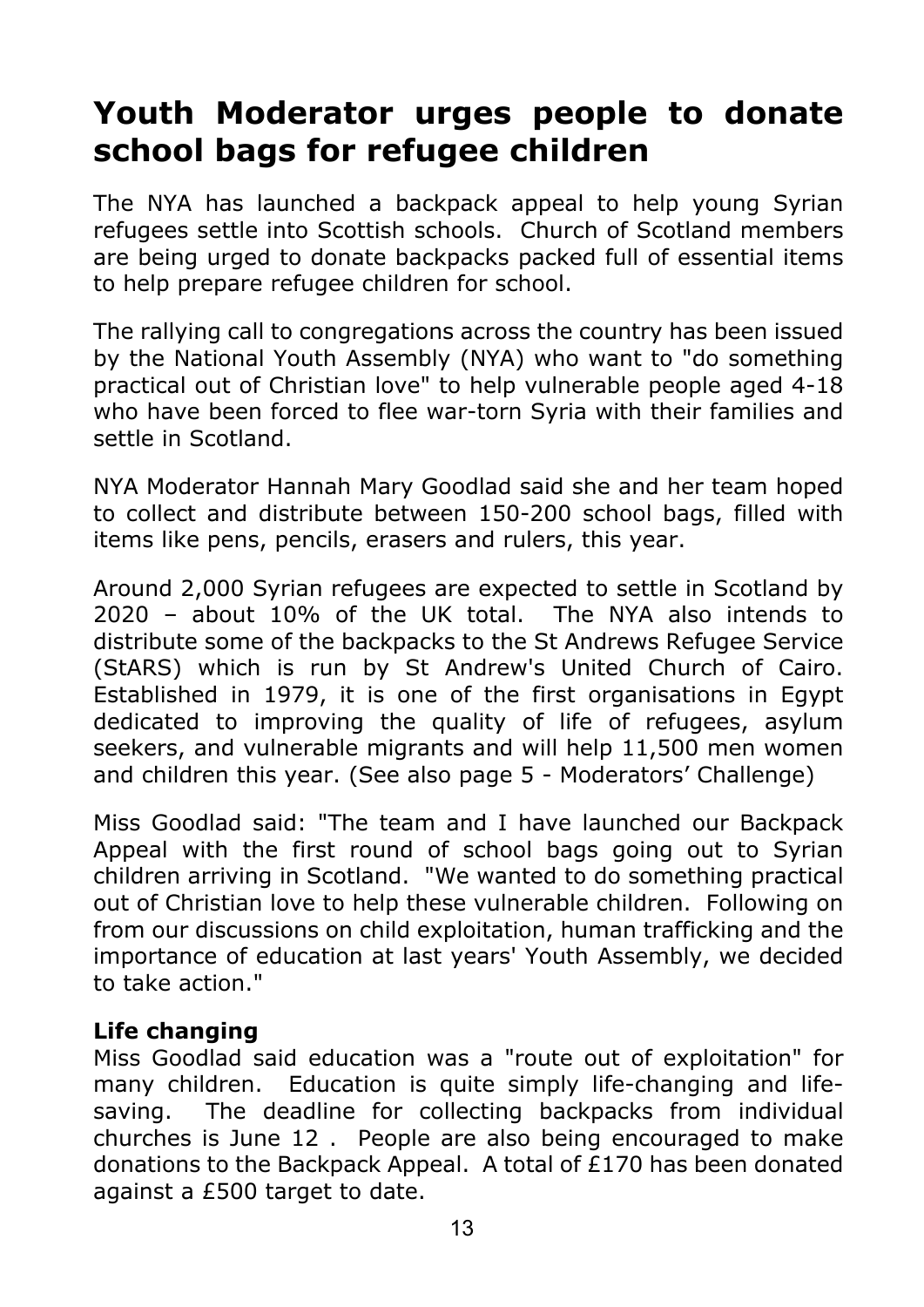### **In the News**

#### **Non EU immigtration**

Recent press reports have detailed the experiences of immigrants and refugees from strife torn areas of the world, families who were faced with life changing decisions. Less well reported has been the situation of families in the UK after a change in the UK Government Immigration policy for Non European immigrants.

In this situation one of the qualifying conditions to remain in the UK is that there must be a minimum income of  $£18,600$ . If this and the other conditions cannot be met the non EU spouse must leave the UK or be deported.

One such family facing this is our former Church Officer, Dominic James, who married Katy some nine years ago. They returned to the UK and had a baby girl, Madelaine but a change in legislation over the last few years now makes their future unthinkable, unless their case is reviewed favourably, Katy will be deported from the UK later this month.

#### **Moderator Designate**

The Church of Scotland has named the founder of a homeless charity as the next Moderator of the General Assembly.

The Rev Dr Russell Barr, chairman of Edinburgh-based Fresh Start which has helped 2,000 people get back on their feet in the last year, will take up the 12-month leadership role in May 2016.

The 62-year-old, who is minister at the city's Cramond Kirk and set up the charity more than 15 years ago, said he was "excited, honoured and overwhelmed" to have been appointed.



 Reflecting on being chosen to sucthe Right Rev Dr Angus Morrison, Dr Barr, who has held his current charge since 1993, said: "It is not a role that I ever imagined being asked to do.

"It is humbling to be elected by your peers to serve the Church in this way.

 "I will seek to use the role to raise moral and ethical issues and publicise

the important part the Church plays in public life."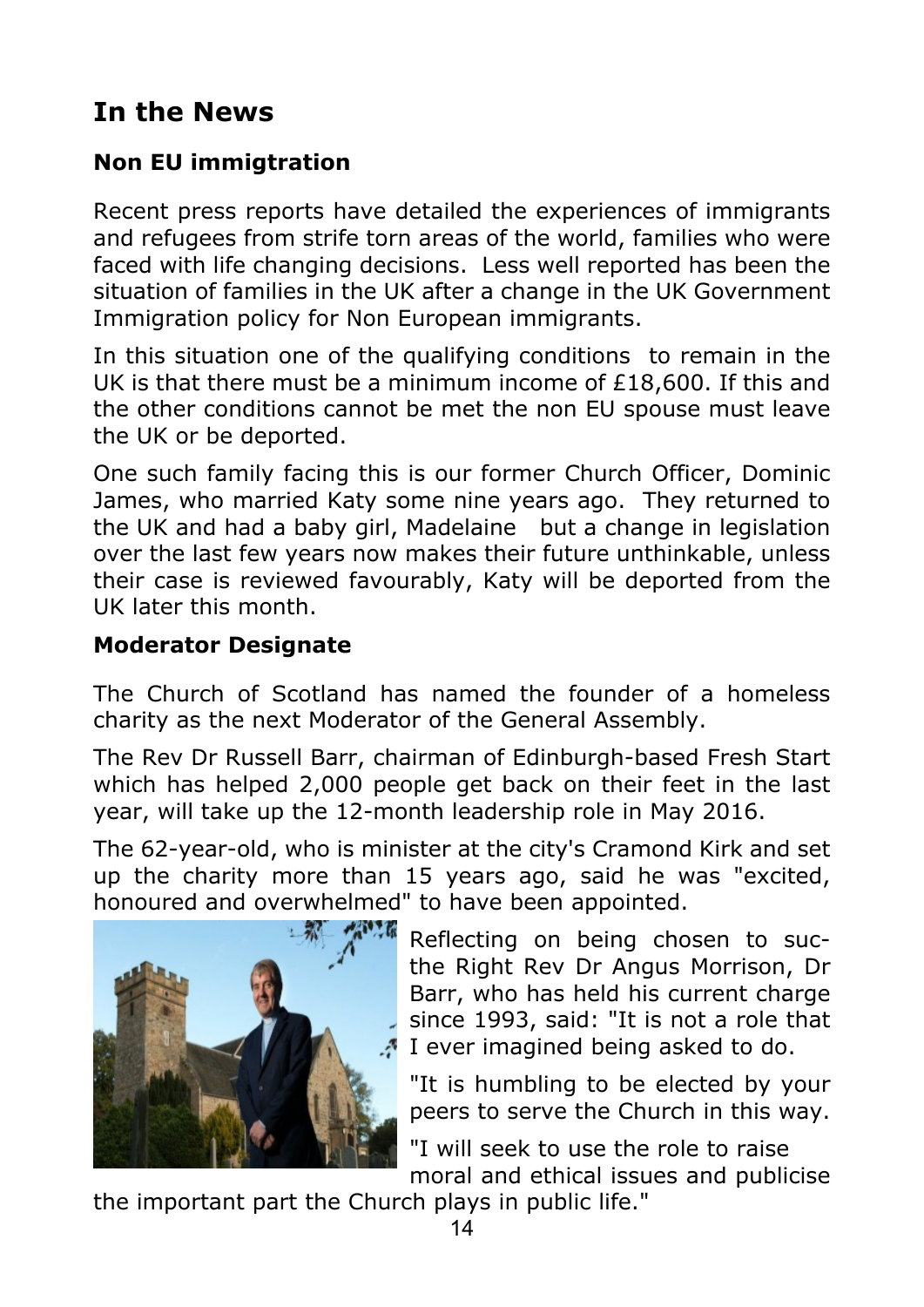# **And Finally………**

An Aberdeenshire farmer, James Nicol, made his fortune in Angus cattle. He later purchased and presented to the Church of Scotland a hotel in Stonehaven. His idea was that the Church would run it as an Eventide Home and that he and his elderly sister might spend the latter years of their life there. The Church agreed, calling the home after his farm, Clashfarquhar.

A young reporter from the Press and Journal sought an interview with Mr Nicol. During the interview the reporter asked how he, a young man of twenty four, could set about becoming a millionaire. "Are you married?" inquired Mr Nicol. When the reporter said he was, the old man smiled ruefully and said, "Well son, you don't have a chance."

# **And Finally Finally….**



Dr Morris, the minister of Glasgow Cathedral, was formerly Chaplain to Peterhead Prison. He tells how his wife sometimes came out to the prison in the car and waited to give him a run home. On one occasion, she was sitting with her son in the car. David at that time was about five. A couple of prisoners' wives and their offspring arrived and waited for the gate to be opened to admit them for their visit. One of these children, catching sight of David said, "My Dad's in there." To which David replied with pride and innocence, "So is mine."

#### **And ABSOLUTELY Finally….**

A child coming out of the music examination said to her Mum, "I think the examiner must be a very religious man . He kept putting his head in his hands and saying, "Oh my God!"

*All above are from Laughter Lines by the Very Rev James Simpson*